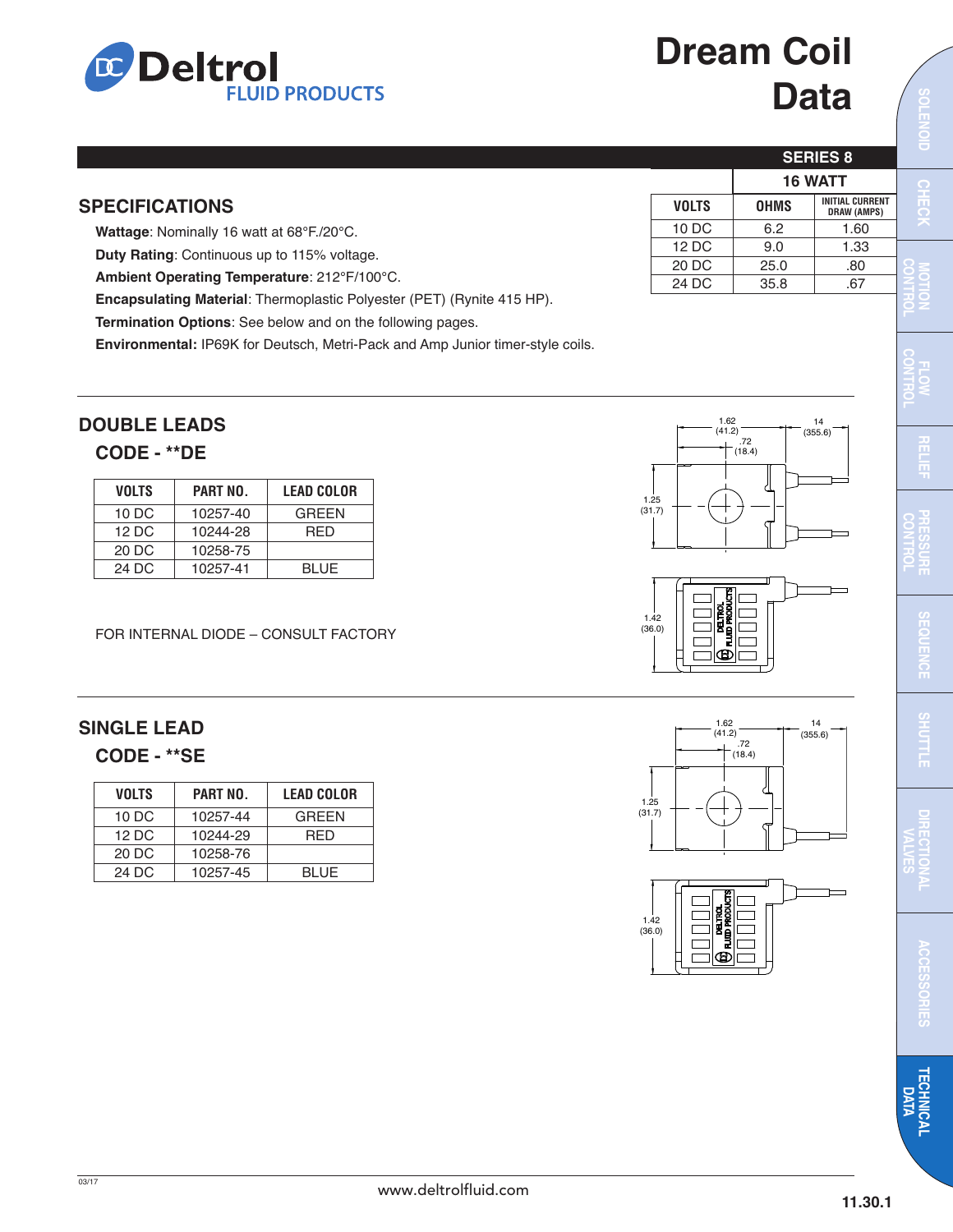## **Dream Coil Data** (continued)



**S E R I E S 8**

## **D O U B L E S PA D E**

**C O D E - \* \* B E**

| VOLTS  | PART NO. |
|--------|----------|
| 10 DC  | 10257-46 |
| 12 D.C | 10244-27 |
| 20 DC  | 10257-47 |
| 24 D.C | 10257-48 |

**T E R M I N AT I O N :** 1/4" MALE QUICK-CONNECT PER SAE J858A (TYPE 1B)





FOR INTERNAL DIODE – CONSULT FACTORY

## **S I N G L E S PA D E**

**C O D E - \* \* A E**

| VOLTS | PART NO. |
|-------|----------|
| 10 DC | 10257-51 |
| 12 DC | 10252-18 |
| 20 DC | 10258-77 |
| 24 DC | 10257-52 |
|       |          |

**T E R M I N AT I O N :** 1/4" MALE QUICK-CONNECT PER SAE J858A (TYPE 1B)





## SINGLE STUD **C O D E - \* \* E E**

| VOLTS  | PART NO. |
|--------|----------|
| 10 DC  | 10257-53 |
| 12 D.C | 10252-19 |
| 20 DC  | 10258-78 |
| 24 D.C | 10257-54 |

**T E R M I N AT I O N :** 8 - 3 2 M A L E S T U D WITH BRASS NUTS





**ACCESSORIES**